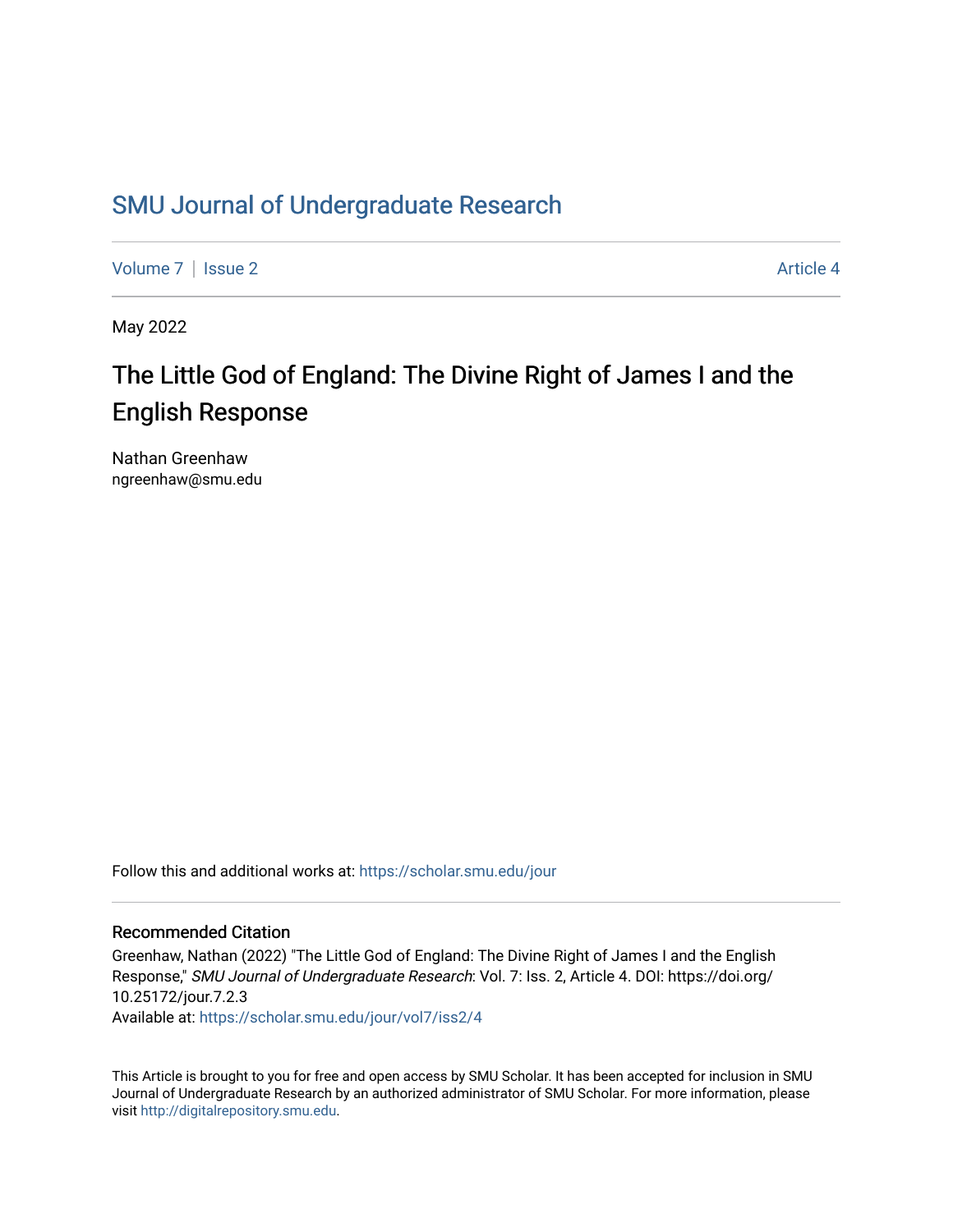# **The Little God of England: The Divine Right of James I and the English Response**

## Nathan P. Greenhaw

### ngreenhaw@smu.edu

## Mentor: Dr. Kathleen Wellman<sup>1</sup>

#### **ABSTRACT**

This paper analyzes the development of James I's theory of divine right in England and how its application elevated the sovereignty of the monarch to the extent of absolutism in the early seventeenth century. Since divine right ultimately conflicted with the ancient laws and customs of the English government, James's theory provoked newfound interpretations of the political and judicial authority of the ruler. From a plethora of political treatises, religious sermons, and parliamentary records, these interpretations ultimately affected how governmental institutions, such as Parliament and the courts, interacted with the monarchy. Parliamentarians became more submissive to the king's will, the importance of constitutional law was diminished, and political theories grew more in favor of divine right. As such, by the end of James's reign, divine right was no longer a theory but rather a political reality, a development which enabled the king to rule with absolute power, all at the expense of parliamentary autonomy, constitutional supremacy, and individual liberty. Therefore, discourse over the true nature of monarchal government not only became more prevalent, but divine right itself became significantly entrenched within the English monarchy. This development altered the English political landscape entirely, inevitably leading the kingdom to civil war in the 1640s and a fervent resurgence of divine right with the restoration of Charles II in 1660. Thus, this paper reveals that divine right during the reign of James I was paramount towards the transformation of the monarchy in early modern England, for it created a myriad of unique and complex understandings of rulership that would ultimately lead to the expansion of absolutism, civil conflict, and political unrest for the remainder of the century.

At the turn of the seventeenth century, James Stuart asserted the divine right of kings through the publication of his books *Basilikon Doron* and the *Trew Lawe of Free Monarchies* before he ascended to the English throne in 1603. Unequivocal in his assertions, James argued that the essence of monarchy was divine and supreme in power, authority, and status. All subjects, whether clergymen, nobles, or ordinary citizens, were subservient to his sovereignty. The king claimed to be a little god over his domain, and he articulated his understanding of the nature of monarchy as such:

Kings are called Gods by the [prophetical] King *David*, because they sit [upon] God his Throne in the earth, and have the count of their administration to give [unto] him… since [God] that hath only the power to make him, hath the [only] the power to [unmake] him; and ye [only] to obey.<sup>2</sup>

James's relatively centralized power in Scotland before the Union of the Crowns might well have given him the rationale for his theory of divine right and led him to believe it was well founded. While he consolidated royal authority in Scotland, James rejected the political theories of his humanist tutors, namely George Buchanan and Andrew Melville. Buchanan had argued that kings had been appointed by their subjects, and Melville that the monarch was "but God's silly vassal."<sup>3</sup> These assertions were extreme challenges to royal authority, which provoked James to define a political theory of divine monarchal sovereignty. This political position enabled the king, with the support of the Church of Scotland, to effectively solidify his royal authority and power within the extant Scottish establishments.

James faced an entirely different situation with the foreign institutions of England, which became increasingly less receptive to any understanding of the king's power as divine right. After his accession in 1603, James struggled constantly with Parliament and the courts to make his claims to authority a genuine reflection of political reality. Some of

<sup>1</sup> Dr. Wellman is the Dedman Family Distinguished Professor and Altshuler Distinguished Teaching Professor in Dedman College's Department of History.

<sup>2</sup> James I Stuart, *The Political Works of James I*, ed. Charles H. McIlwain (Cambridge, MA: Harvard University Press, 1918), 54- 7.

<sup>3</sup> S.J. Houston, *James I* (New York, NY: Longman Publishing, 1995), 3-11.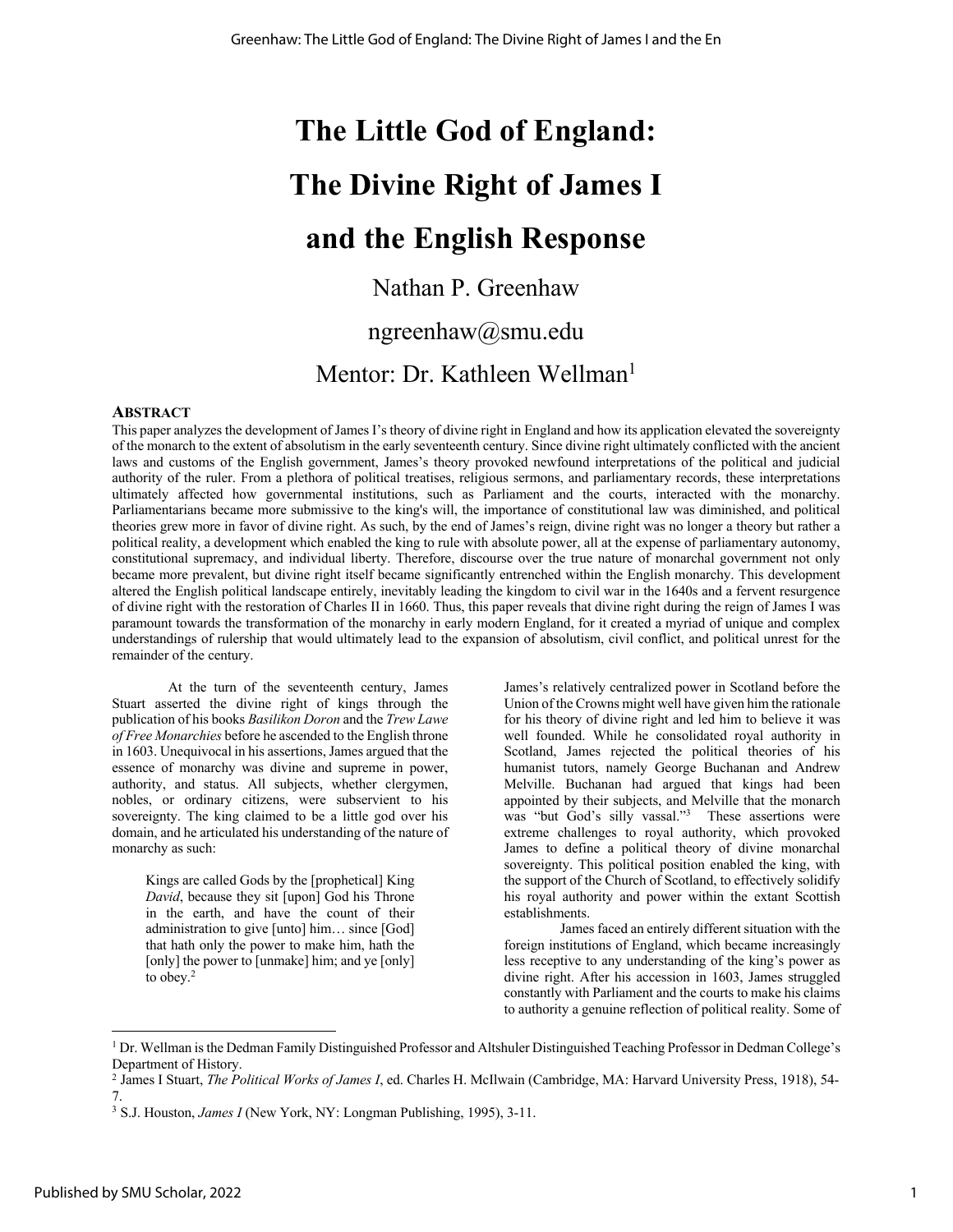his conflicts with Parliament were due to its conventional objections to the king's lavish personal expenditures, but the king's divine right theory provoked staunch resistance based on the ancient traditions and institutions of the English. The Church of England under Henry VIII and Elizabeth I had asserted the religious authority of the monarch before the reign of James I, but the theory of divine right expanded the monarch's authority to all aspects of government, not solely religious affairs.4 As a result, the publication of James's works and his ideological conflicts with the English government generated a complex period of rapid ideological change, which continued throughout the English Civil Wars and even after the Restoration. James's concept of divine right would influence the ideas of John Milton, Thomas Hobbes, John Locke, and other notable political theorists who debated the true purpose and form of government. Even though James himself failed to completely overrule the demands of the parliamentarians and the courts, divine right itself significantly affected English political theory and the monarch's influence in government.

Discussions of divine right became prominent during the English Civil Wars, as royalists and parliamentarians fought furiously over monarchal authority, but responses during James I's reign laid the foundations for these conflicts and affected English politics and laws.<sup>5</sup> Each response addressed James's divine right claims by discussing his power in relation to the establishments of England, citing scriptures, medieval texts, and the king's own works to refute or endorse the absolute supremacy of his political authority. The issue was especially complicated because the monarch was the head of both the English church and the state. Nevertheless, divine right asserted the primacy of the king's political authority with respect to the law, which protected certain rights of English subjects and the judicial authority of the courts from the absolute power of the monarch. The Tudor monarchs had mostly ruled within this reality, but James effectively negated all practices to assert his sovereignty. His ensuing struggles with Parliament and the courts incited discussion of divine right itself, with proponents and opponents further complicating the matter with their own beliefs and understandings of law and religion.<sup>6</sup>

In recent decades, the true impact of James's divine right theory has been fiercely debated, with historians either refuting or affirming that the king's beliefs influenced the understanding of the monarchy and English government in the early seventeenth century. J.P. Sommerville claimed that James's predecessors had promoted variations of divine sovereignty, rejecting the notion that most subjects would

have completely disregarded or opposed his divine right theory.7 In contrast, S.J. Houston claimed that the king's beliefs were effectively inconsequential, for many parliamentarians and other government officials still passionately refuted James's divine right theory by the end of king's reign.8 However, the fact that James faced considerable opposition to his beliefs does not indicate that his theory failed to provoke new viewpoints and perspectives on the true nature of monarchy and government. In fact, the extremism of the king's political theory incited a myriad of responses, each one attempting to interpret divine right with respect to the English political landscape. This paper examines how James's theory of divine right brought him into conflict with English customs and establishments after his accession to the English throne, provoking newfound interpretations of the political and judicial authority of the ruler. Thus, the theory of divine right also provided greater opportunities to discuss the true nature and ideal form of a monarchal government in the following decades.

In the beginning of James's reign in England, the reception of divine right was generally supported due to the potential benefits its application could provide to the various Protestant sects. As "Defender of the Faith," James was directly entrusted with the religious affairs of the English church through the grace of God, as claimed by Henry VIII in the *Articles of Religion*. As a result, most English Protestants eventually accepted James's claim in order to promote their own interests.

As James Doelman points out, the Puritans used James's book *Basilikon Doron* to petition the king for greater church reformation.<sup>9</sup> They all argued that James alone had the authority to remove the popish practices still remaining after Henry VIII's break from Rome in 1534. His claim to divine right could nullify the influence of the "popish" Anglican bishops and officials, whom the Puritans believed were too Catholic in their positions and rituals. They also appreciated James's Presbyterian upbringing in Scotland, which was influenced by the humanist and Calvinist teachings of the king's tutors.10

Like the Puritans, the Anglicans too were initially hopeful of James's assertion of divine right, for his views in *Basilikon Doron* promoted a reverent, traditional understanding of a ruler's religious responsibilities.<sup>11</sup> Monarchs were to be sincere in their religious observations, and they had to interpret scripture in a manner that did not stray towards excessive piety.<sup>12</sup> Skeptical of the Reform Protestants, such as his Presbyterian tutors, James was also more sympathetic towards the traditional structure of the Church of England, making him the perfect ruler to preserve

<sup>4</sup> Conrad Russell, "Divine Right in the Early Seventeenth Century," in *Public Duty and Private Conscience in Seventeenth-Century England*, eds. John Morrill, Paul Slack, and Daniel Woolf (Oxford: Clarendon Press, 1973), 119.

<sup>5</sup> J.P. Sommerville, "James I and the Divine Right of Kings: English Politics and Continental Theory," in *The Mental World of the Jacobean Court*, ed. Linda Levy Peck (Cambridge: Cambridge University Press, 1991), 70.

<sup>6</sup> Russell, "Divine Right," 102-4.

<sup>7</sup> Sommerville, "James I and the Divine Right of Kings," 66.

<sup>8</sup> Houston, James I, 31-4.

<sup>9</sup> James Doelman, "'A King of Thine Own Heart': The English Reception of King James VI and I's BASILIKON DORON," in *The Seventeenth Century* 9, no. 1 (1994), 4.

<sup>10</sup> Houston, James I, 57.

<sup>&</sup>lt;sup>11</sup> Doelman, ""A King of Thine," 4.

<sup>12</sup> Stuart, *The Political Works*, 14-5.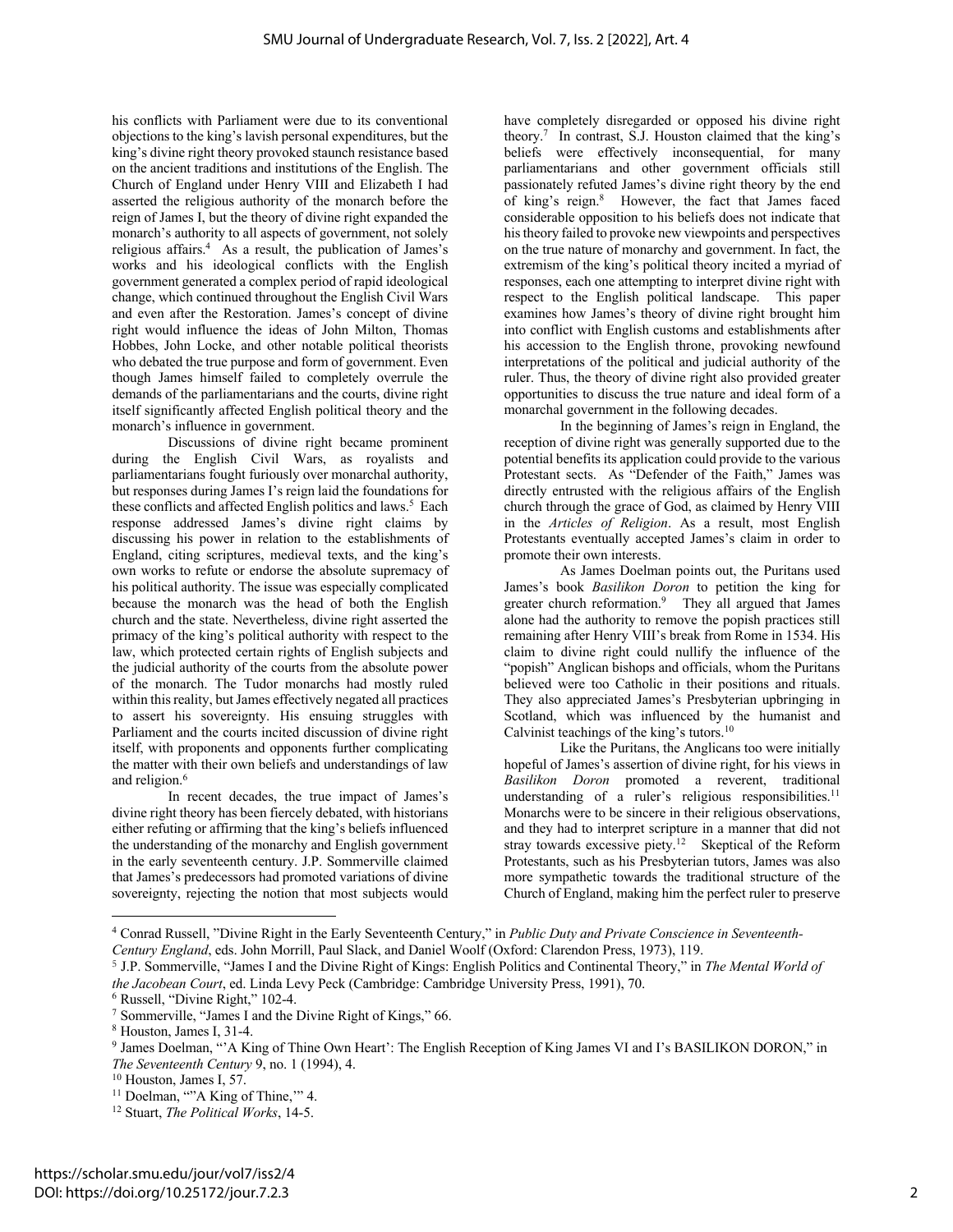the religious rites of the Anglicans. He also enjoyed the religious and political authority his position in the English church provided him. Unlike in the Church of Scotland, James's religious supremacy was unquestionable in England, and he did not have to spend years consolidating his power against the Presbyterian bishops who plagued his early reign in Scotland.13 Most Protestants in England viewed James as an authoritative monarch capable of supporting their beliefs through his divine religious authority. By the time of his accession in 1603, no English subject denied the king's divine right theory. The new ruler embodied a great potential for either religious reformation or conservatism.

Furthermore, Parliament was not initially resistant to James's claims of divine right, primarily because they misunderstood the true extent of the king's proposed authority. For example, many parliamentarians and petitioners to the king cited *Basilikon Doron* from the perspective of English law and custom, perhaps wrongly assuming that James knew the political landscape of his newly acquired kingdom.14 They also believed that James was simply reinforcing the religious responsibilities and authority given to him through his status of a ruler, claims which were no different from his predecessors' since Henry VIII.15 The bulk of James's ideas in *Basilikon Doron* and *Trew Lawe of Free Monarchies* were supported by scriptural citations, reinforcing the monarch's religious obligations. However, most of his claims were entirely susceptible to interpretation, including assertions that were not particularly religious:

And according to the fundamentall Lawes already alledged, we daily see that in Parliament… the laws are but craved by his subiects, and only made by him at their rogation, and with their advice.<sup>16</sup>

Any parliamentarian reading this could well have assumed that James acknowledged, or at least suggested, a noticeable degree of political independence and cooperation between the monarchy and Parliament. Furthermore, the parliamentarians interpreting his books viewed his claims within the context of the political and religious organization of the English government, not the more centralized one that James had developed in Scotland three decades earlier. Thus, when James spoke of his authority and sovereignty with respect to the English government, parliamentarians mistakenly believed that the king was emphasizing the traditional understanding of the English monarchy, rather than advocating for the application of absolute divine right.<sup>17</sup>

However, some subjects supported the more extreme understanding of James's divine right theory from the beginning of the king's reign in England, recognizing the absolute supremacy of the monarch with respect to Parliament and other institutions. Sir John Hayward, a notable historian and member of Parliament during Elizabeth I's reign, wrote directly on divine right shortly after James's accession. Considering that Hayward was incarcerated after his implication in Robert Devereux's treason plot in 1600, he probably created this work to seek clemency or patronage.<sup>18</sup> Nevertheless, the work itself was a thorough and dense reflection about the divine right of kings in relation to succession, and it more accurately examined James's theory than any other interpretation at the time:

Parliaments in al places have bin erected by kings… All nations very few excepted, do consent in this form of government; first, to bee under one prince; secondly, to accept him by succession, according to propinquitie of bloud… It is God only who seateth kings in their state; it is he only who may remove them.<sup>19</sup>

Hayward also provided historical precedents for the monarch's supremacy in relation to other government entities, claiming that Parliament and the law were initially created by the ruler. Furthermore, he claimed that most government institutions, with the exception of religious establishments, were natural and manmade, undermining their authority and autonomy in relation to the divine monarch.<sup>20</sup> These claims are nearly identical to James's own in his *Trew Lawe of Free Monarchies*, and although Hayward was appealing to the king directly, his text demonstrated a willingness by a member of Parliament to forsake the traditional understanding of English politics in favor of James's concept of divine right. Most officials would not have conceded such extreme theory, considering its absolutism, but perhaps Hayward recognized the likely personal benefits of endorsing it. If the king had managed to turn his belief into political reality, Hayward might have gained the king's favor, essentially transforming him from a relatively disgraced individual into an influential and trusted politician. Politicians, clergymen, and courtiers could thus use divine right as a method for increasing their prominence and authority through royal patronage, rather than having to deal with the machinations of Parliament or any other institution. As a result, Hayward's document demonstrates how divine right theory, while it overlooked English law and government, attracted individuals who sought greater political influence and power. Divine right theory provided

<sup>13</sup> Houston, *James I*, 10.

<sup>&</sup>lt;sup>14</sup> Doelman, ""A King of Thine," 5-6.

<sup>&</sup>lt;sup>15</sup> Sommerville, "Divine Right of Kings," 62.

<sup>16</sup> Stuart, Political Works, 62.

<sup>17</sup> Houston, *James I*, 33.

<sup>18</sup> David Womersley, "Sir John Hayward's Tacitism," in *Renaissance Studies* 6, no. 1 (1992), 48, accessed through JSTOR at http://www.jstor.org/stable/24412406 on October 12, 2020.

<sup>19</sup> John Hayward, *An Answer to the First Part of a Certaine Conference Concerning Succession* (London: Thomas Chard, 1603), 34-46, accessed through ProQuest at https://www.proquest.com/docview/2240894559/ on October 12, 2020.

<sup>20</sup> Hayward, *An Answer*, 29.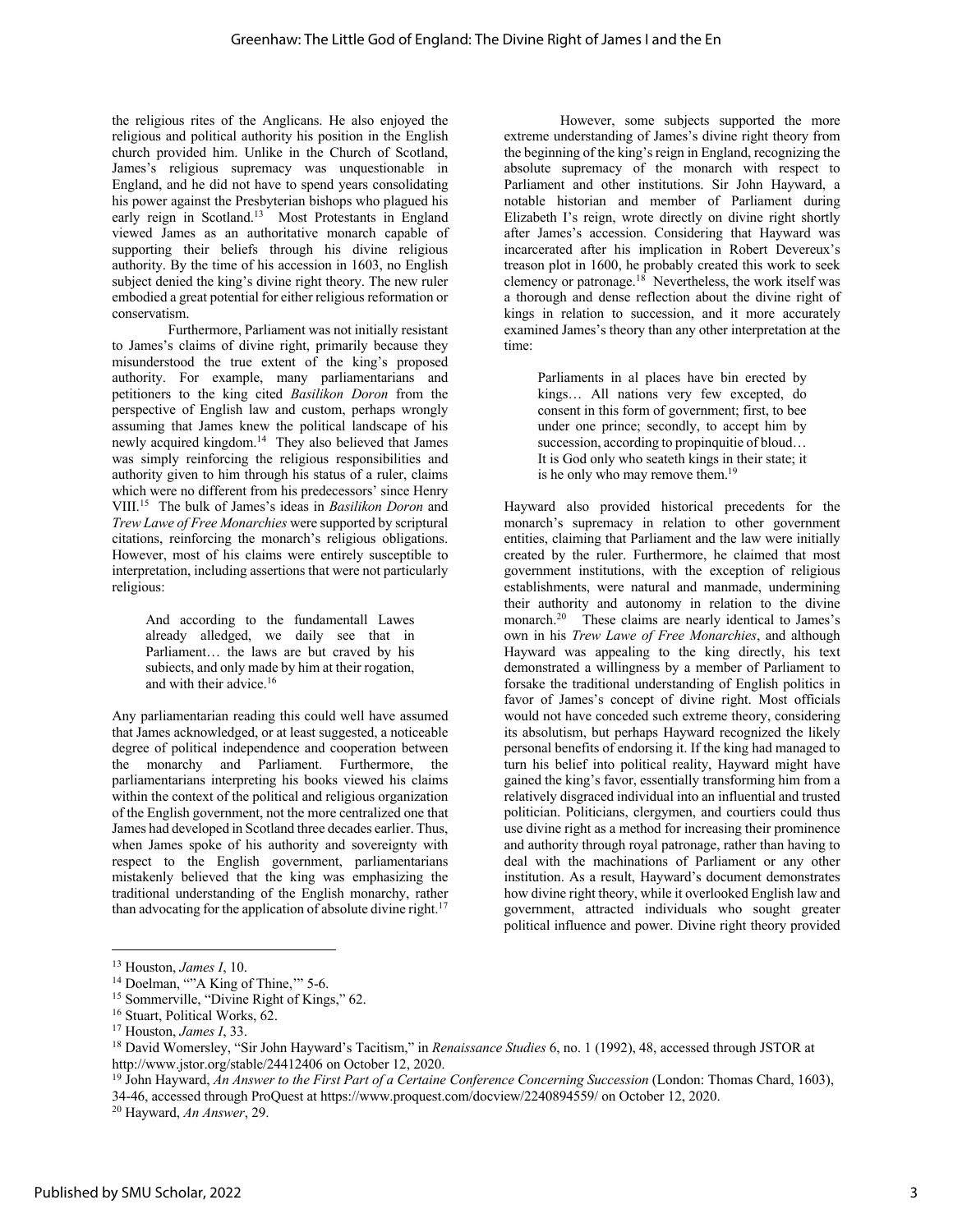officials, especially those disgraced or relatively unknown, a means to gain political prominence and authority over the more longstanding and independent parliamentarians, who ultimately took issue with this unforeseen development.

Despite the existence of documents supporting James's radical interpretation of divine right at the beginning of his reign, such as Hayward's, most of these were congratulatory and flattering in nature. Treatises on divine right were directly addressed to the king and written for the author's own benefit. Many were panegyrics, which concentrated more on congratulating the king for his accession than on thoroughly examining his radical political theory. Such innocuous remarks likely show that parliamentarians and Puritans thought they had little reason for concern over these texts. These works primarily contributed to the extravagant welcome James received in England during his accession, as well as the neglect of the implications of his *Basilikon Doron*. 21 Therefore, with the widespread misunderstanding of the king's theory and the excess of flattering works, the actual amount of texts explicitly supporting James's interpretation of divine right was likely unanticipated by the parliamentarians and the Puritans, who became thoroughly surprised by the king's authoritarian actions after his accession.22 Perhaps James would recognize their initial reflections and responses to his ideas as admiration of the king's "wisdom" or even as flattery. They doubtless hoped to curry favor with the Scottish king in a foreign court. Nevertheless, the early responses to James's promotion of divine right by both the Puritans and the parliamentarians underestimated its significance as they attempted to interpret divine right in ways that best suited their interests.

The Puritans' interpretations on the theory became much divided, primarily because they disagreed over James's handling of church affairs. This disagreement arose through the Hampton Court Conference of 1604, in which James refused to abolish Anglican bishops and to remove certain "popish" ceremonies. The moderate Puritans believed James had justly addressed their petitions and respected his assertions. The radicals, who would become extremely influential during the reign of Charles I and the English Civil Wars, were more skeptical.<sup>23</sup> Their doubts were reinforced by the king's proclamation of Canon 36, which required all clergymen to concede to the king's religious authority. Sir Jacob Henry, one such radical and opponent to the Anglican church, responded to James's assertion of divine right in a treatise addressed directly to the king himself:

Finally our Adversaries will obiect, that by these assertions and defences we detract from the

Kings authorities & power… We honor the King as a man next vnto God, and inferior to God only… We gladlie acknowledge that the King is, & ought to be Supreme governor even in all causes and over all persons Ecclesiasticall… But he is not *Author* or *Minister* of any Ecclessiastical thing or Cōnstitution whatsoever.<sup>24</sup>

Henry's sentiments were similar to the Presbyterian beliefs of Melville, who was one of the king's tutors in Scotland. Melville claimed that James's supremacy allowed him to oversee church affairs, not to control them entirely:

There is two Kings and two Kingdoms in Scotland. There is Christ Jesus the King, and his kingdom the Kirk [Church of Scotland], whose subject James the Sixth is… whom Christ has called and commanded to watch over his Kirk, and govern his spiritual kingdom… which no Christian King nor Prince should control and discharge.<sup>25</sup>

Although Henry's refutation was not as blunt or scathing as Melville's, he too noticed the greater conflict between James's divine right theory and the Puritan beliefs, which were noticeably similar to those of the Presbyterians in Scotland.<sup>26</sup> The only difference was that the reform Church of Scotland did not explicitly declare the religious hegemony of the monarch as the Anglican Church asserted in the *Articles of Religion*. Nevertheless, perhaps Henry's argument revealed an inherent conflict between James's divine right theory and the beliefs of the reform Protestants, further elucidating the conflict and frustrations between Puritans and the monarchy that characterized James's later reign.

Furthermore, the Puritan interpretations of the king's divine right conflicted largely due to how moderate and radical followers viewed his divine supremacy. Moderate Puritans undoubtedly revered James as head of the Anglican church, and even though they might have disagreed with him on certain aspects of divine right, they still were bound by the *Articles of Religion* to respect his decisions.27 They certainly still misconstrued divine right and thought they could sway the king, but even if these endeavors failed, they obeyed him nonetheless.28 However, the radical Puritans, as Henry's text suggests, were more passionately argumentative and captious about James's divine right. They understood the divine right of the king as the authority that permitted James to oversee church affairs, not to decide or to create them.<sup>29</sup> The radical Puritans likely

 $21$  Doelman, ""A King of Thine," 2-5.

<sup>22</sup> Houston, *James I*, 34-5.

<sup>23</sup> Houston, *James I*, 58-60.

<sup>&</sup>lt;sup>24</sup> Jacob Henry, *Reasons Taken Out of Gods Word and the Best Humane Testimonies*. (Middleborough: Richard Schilders, 1604), 56-57, accessed through ProQuest at https://www.proquest.com/docview/2240897142/ on October 12, 2020.

<sup>25</sup> Robert Ashton, ed., *James I by his Contemporaries* (London: Hutchinson of London, 1969), 175.

<sup>26</sup> Sommerville, "Divine Right of Kings," 57-58.

<sup>27</sup> Houston, *James I*, 59.

<sup>28</sup> Ashton, *Contemporaries*, 189.

<sup>29</sup> Henry, *Reasons Taken Out*, 56-57.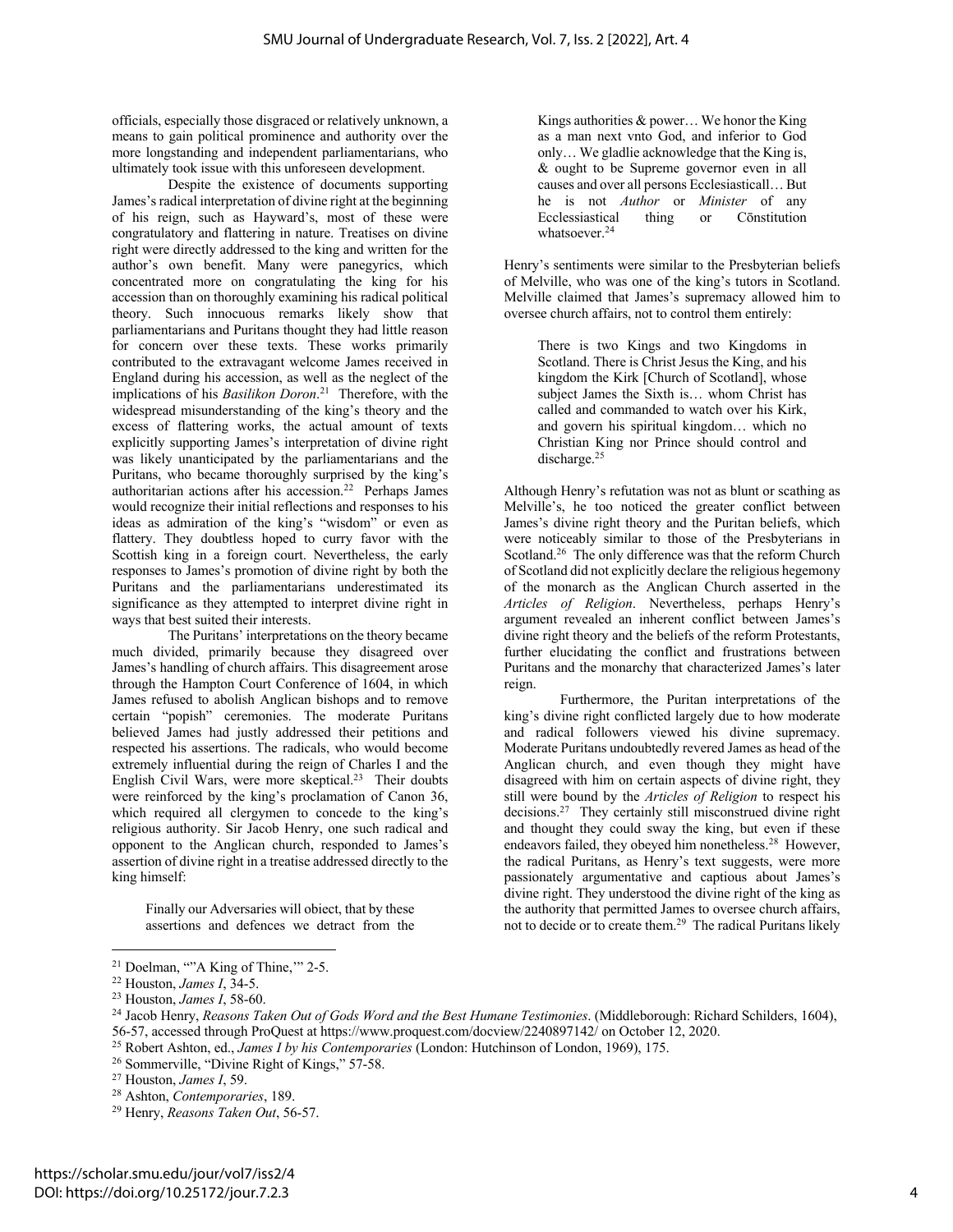purposely overlooked James's claim in *Basilikon Doron* that emphasized the monarch's supreme authority in religious matters:

Thinking it one of your fairest styles [as king], to be called a louing nourish-father to the Church, seeing all the Churches within your dominions planted with good Pastors… the doctrine and discipline preserued inpuritie, according to Gods word.<sup>30</sup>

James clearly regarded the ruler's authority as absolute and supreme in dealing with religious matters, but the dissatisfied Puritans could skillfully use the king's own words to promote their own interests.31 After all, James had decided to preserve the Anglican bishops and the traditional rites leftover from Henry VIII's break with Rome, so perhaps they believed the king should be limited in his religious authority, which itself was established on the principle of divine right. Therefore, by recognizing the extreme interoperability of James's theory, the radical Puritans exemplified a key development in the debate of divine right for the remainder of the king's reign. James's divine right was to be refuted and supported not only through the traditional understanding of English politics and religion, but also through the misuse of his own works, a strategy Parliament and the courts would use in their own struggles against the king's growing absolutism.

While the Puritans grew divisive and concerned over James's divine right, parliamentarians also began interpreting James's theory against him, defining divine right as an authority incapable of being entirely supreme in relation to preexisting laws and customs. This development arose through the Parliament of 1604, only a few months after the Hampton Court Conference, when the House of Commons petitioned James to intervene in the election of Sir Francis Goodwin, a parliamentarian declared outlaw by the Court of Chancery.32 The House of Commons insisted that Goodwin was unlawfully declared an outlaw, and they petitioned the king to judge the case against the claims of the Court of Chancery. Ambivalent about the case, James proclaimed that he would decided the matter with impartiality, and if the parliamentarians disliked his decision, they were to remember that the House of Commons "'derived all matters of privilege from him, and by his grant, he expected they should not be turned against him.""33 Not expecting such an extreme assertion, the parliamentarians fiercely responded by drafting the *Form of Apology and Satisfaction*, a document which bluntly asserted parliamentarian independence and autonomy against the king's sovereignty. Ironically, as Doelman mentions in his study of *Basilikon Doron*, the parliamentarians intentionally referred to James's work to imply his ignorance of the English political landscape, mockingly stating that his books provided them a "strong and undoubted assurance" of his misinformed understanding of the English government.<sup>34</sup> They then plainly refuted his notion of divine right by directly asserting the monarch's political limitations with respect to Parliament:

We know, and with great thankfulness to God acknowledge, that he hath given us a King of such understanding and wisdom as is rare to find in any prince in the world. Howbeit, seeing no human wisdom, how great soever, can pierce into the particularities of the rights and customs of people… The prerogatives of princes may easily and do daily grow; the privileges of the subject are for the most part at an everlasting stand.<sup>35</sup>

No doubt some of this hostility was the result of anti-Scottish sentiments or leftover bitterness from Elizabeth I's own rather authoritarian reign, but the document itself shows a definitive understanding of James's concept of divine right.36 The authors directly acknowledged the king's view of monarchy as absolute and divine, only to refute this claim as misinformed and inherently incompatible with the ancient rights of the English subjects. They also thoroughly listed their protections and liberties against the ruler's authority, citing established laws and precedents since the reign of Henry III.<sup>37</sup> Despite the document's reasonable objections and strong arguments against James's claim of divine absolute authority, it is unlikely that it was presented to the king. The drafters of the document had clearly ridiculed James to an extent dangerously interpretable as treason, and they boldly refused to acknowledge any validity in his arguments from *Basilikon Doron* or the *Trew Lawe of Free Monarchies*.

The parliamentarians could more effectively serve their interests by adapting their traditional beliefs to compete with James's unprecedented claim of divine right. They could then better argue and articulate their ideas in opposition the king without seeming disrespectful or insolent. Thus, the parliamentarians invoked more traditional and medieval understandings of the monarch's role within government, asserting that the ruler, despite having divine right, was still required to follow extant laws and customs. For example, Sir Edward Forset, a prominent politician and writer since the reign of Elizabeth I, incorporated a traditional view of monarchy into James's theory in 1606. This interpretation was published in his

<sup>30</sup> Stuart, *Political Works*, 24.

<sup>&</sup>lt;sup>31</sup> Doelman, ""A King of Thine," 5.

<sup>&</sup>lt;sup>32</sup> Eric N. Lindquist, "The Case of Sir Francis Goodwin," in *The English Historical Review* 104, no. 313 (1989), 672-673, accessed through JSTOR at http://www.jstor.org/stable/25715509 on October 12, 2020.

<sup>33</sup> Houston, *James I*, 35.

<sup>34</sup> J.R. Tanner, ed., *Constitutional Documents of the Reign of James I, A.D. 1603-1625* (Cambridge: Cambridge University Press, 1960), 220.

<sup>35</sup> Tanner, *Constitutional Documents*, 222.

<sup>36</sup> Houston, *James I*, 34.

<sup>37</sup> Tanner, *Constitutional Documents*, 227.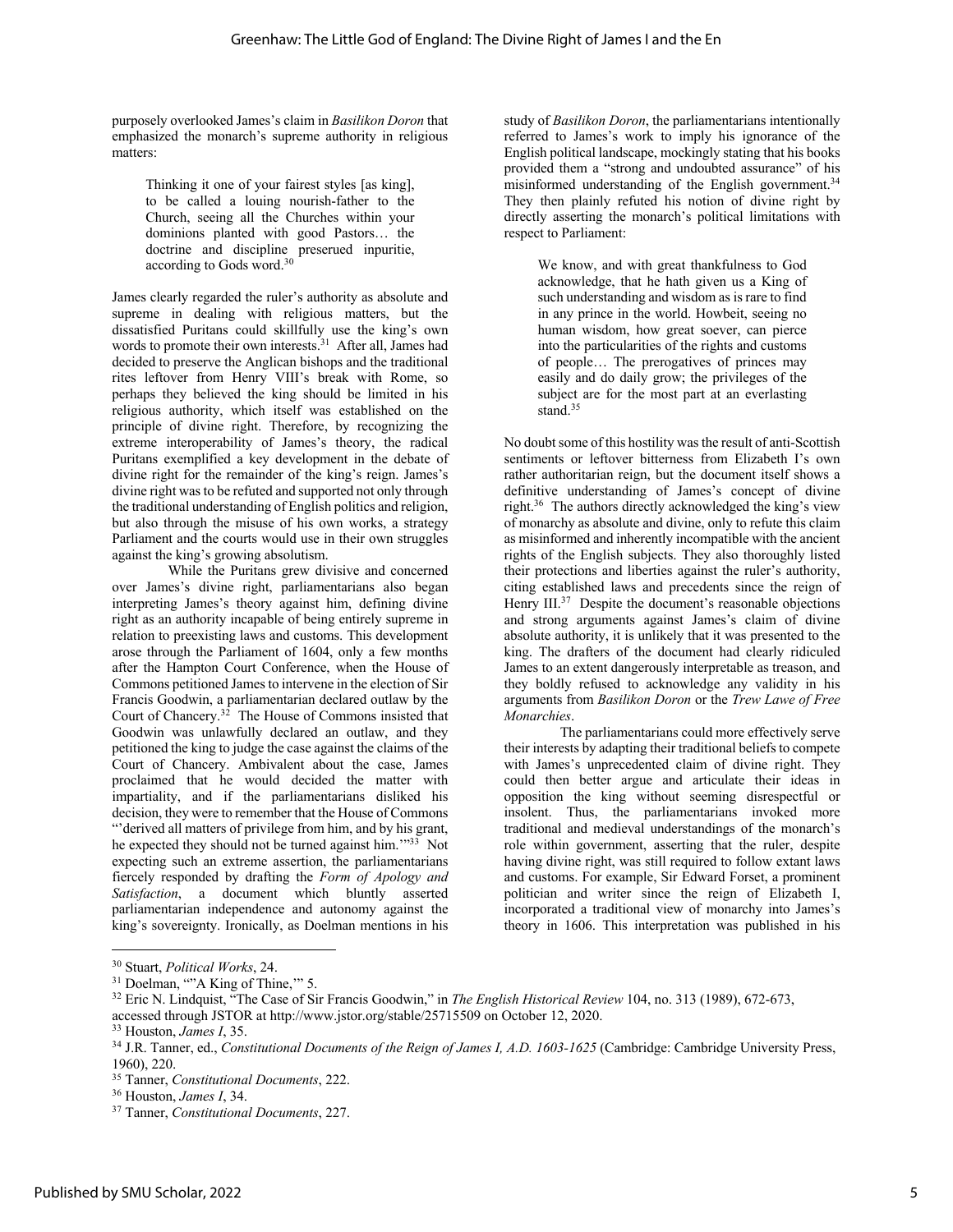*Comparative Discourse of the Bodies Natural and Politic*, in which he explained divine right in regards to the medieval principal of dual-body monarchy, also known as the king's two bodies.

Dual-body theory of monarchy had been well known by the time of Elizabeth I. According to Edmund Plowden, one of the queen's most prominent royal attorneys, the ruler had two bodies: the body natural and the body politic.38 The body natural dealt with the mortal body of the ruler, which was similar to that of any other subject, and the body politic was the literal embodiment of the kingdom, including politics and religion. However, the monarch was not supposed to rule absolutely as James asserted with divine right, but rather through cooperation with Parliament and the courts. Forset attempted to make this concept accord with James's beliefs:

The ruler should wholly indeuour the welfare of his people, and the subiect ought… to comforme vnto his soueraigne… [however] it was not in the power of the body either to chuse or refuse the soule, but his right of admission depended only on the pleasure of his immediate maker.. that in this high point of principalitie [the monarch], God hath reserued to himself this prerogative of bestowing that diginitie.<sup>39</sup>

Forset acknowledged James's divine right through his appointment by God, but he claimed that the monarch still had to serve for the welfare of his subjects in order to rule legitimately. The subjects, including those in Parliament and the courts, could also not prosper without the ruler, whose appointment by God made him the sole authority in overseeing the government.<sup>40</sup> Therefore, according to Forset, divine right was not necessarily an absolute declaration of authority, but rather an innovation in the theory of the king's two bodies. Parliamentarians composed the body politic of the king and owed fealty to him, but James ultimately had sovereignty through God, which he was required to use for the welfare of his subjects and his kingdom. Forset appealed directly to parliamentarian sentiments, but he neither dismissed nor contested the king's authority. He wholly acknowledged the divine sanctioning of the monarch, and he conceded the king's authority over other governmental entities, so long as the ruler cooperated with these institutions to serve the welfare of the state.<sup>41</sup> As a result, Forset's work promoted a newfound political theory that could reconcile the inherent differences between James's concept of divine right and the traditional beliefs of the parliamentarians, who struggled to communicate their understanding of English politics with respect to the king's theory.

Despite the parliamentarians' attempts to interpret and reconcile divine right through more traditional theories, royalist support for the king's absolute divine supremacy increased significantly. They argued that James's beliefs were protected under the legal pretext of the royal prerogative. This claim was proposed by the royalist jurist John Cowell, who compiled his argument in an extremely controversial law dictionary, *The Interpreter*, in 1607. Seeking to promote James's political authority and undermine the parliamentarians, Cowell promoted divine right through king's royal prerogative, which, due to its vague sense, James could use to justify any action against the will of Parliament.<sup>42</sup> Therefore, Cowell defined the royal prerogative expansively:

> Praerogative of the King is that especiall power, preeminence, or priviledge that the King hath above other persons, and above the ordinarie course of the common lawe, in right of his crowne… all that absolute heighth of power that the Civilians call... subject only to god.<sup>43</sup>

According to Cowell, the royal prerogative, the legal definition of the monarch's power, was divine right itself, which no subject, government entity, or legal institution could refute. His definition even undermined Parliament, stating that the "king was above the Parlement" as well as the "positive lawes of his kingdom."44 Furthermore, Cowell acknowledged the king's sovereignty as supreme over the law. This development was significant, because unlike Hayward's earlier interpretation, which addressed the king's authority with respect to Parliament and the Church of England, Cowell's understanding of divine right provided James legitimate judicial authority. If *The Interpreter* had become a prominent law dictionary used to define legal principles throughout the kingdom, James could have swiftly turned his theory of divine right into reality. Parliamentarians relied significantly on English law to protect their traditional rights, as they expressed thoroughly in the *Form of Apology and Satisfaction*. If legal definitions of these liberties were so weakened to strengthen the monarch's prerogative, their rights would have been effectively nullified. Nevertheless, Cowell's *The Interpreter* would never become the bastion of divine right as the jurist had hoped, nor would it become a standard in the

<sup>38</sup> Edmund Plowden, *Commentaries or Reports of Edmund Plowden* (Dublin: H. Watts and W. Jones, 1792), 213, accessed through Hathi Trust at catalog.hathitrust.org/Record/008928713 on November 25, 2020.

<sup>&</sup>lt;sup>39</sup> Edward Forset, *A Comparative Discourse of the Bodies Natural and Politique*. (London: Elliot's Court Press, 1606), 3-6, accessed through ProQuest at https://www.proquest.com/docview/2240880500/ on October 12, 2020.

<sup>40</sup> Forset, *Comparative Discourse*, 18.

<sup>41</sup> Forset, *Comparative Discourse*, 56.

<sup>42</sup> Jocelyn Simon, "Dr. Cowell," in *The Cambridge Law Journal* 26, no. 2 (1968), 268, accessed through JSTOR at

http://www.jstor.org/stable/25715509 on October 12, 2020.

<sup>43</sup> John Cowell, *The Interpreter: Or Booke Containing the Signification of Words* (Cambridge: John Legate, 1607; Ann Arbor: Text Creation Partnership, 2011), sec. 22, accessed through Early English Books at http://name.umdl.umich.edu/A19476.0001 .001 on December 1, 2020.

<sup>44</sup> Cowell, *The Interpreter*, sec. 22.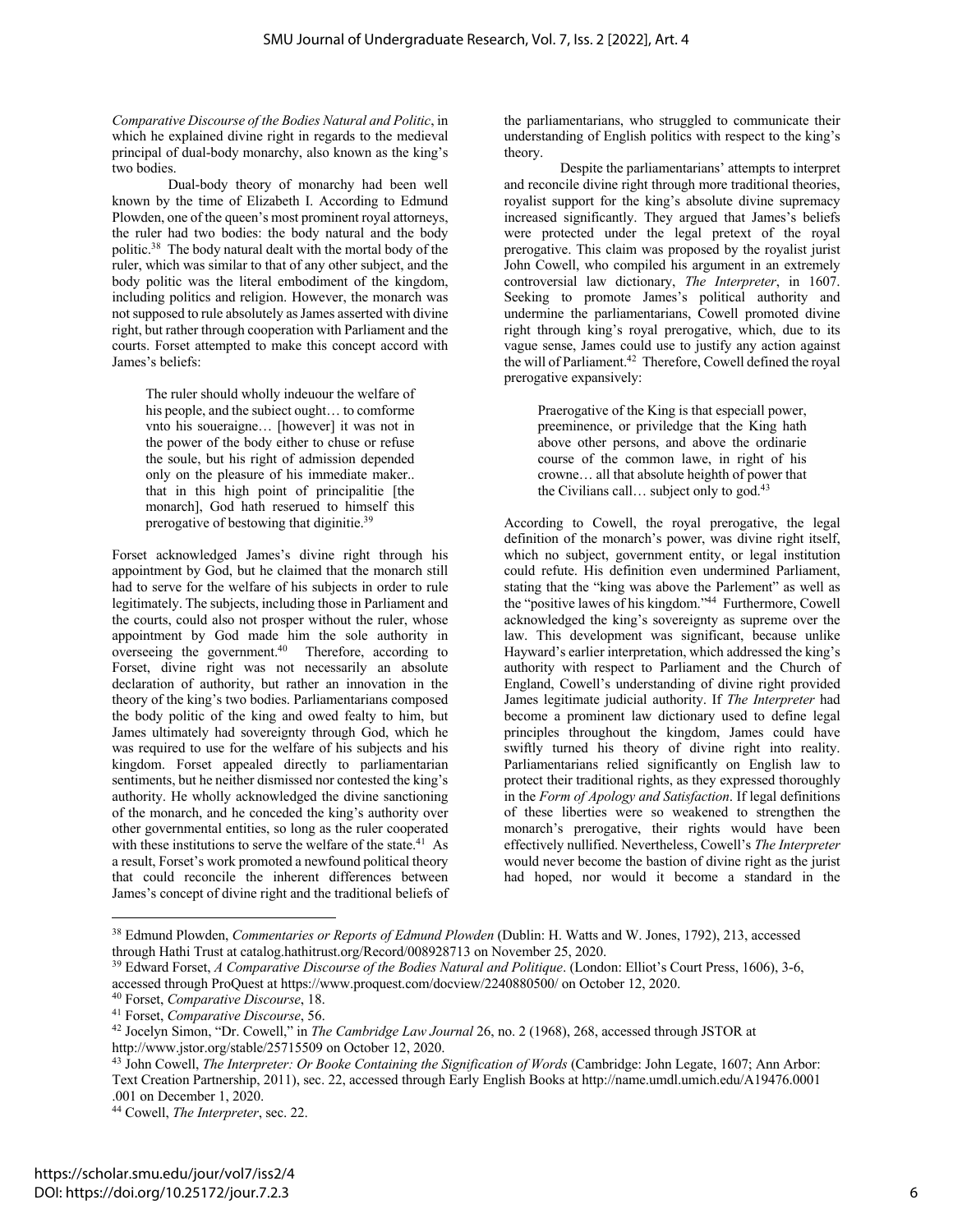interpretation of English law.45 However, Cowell's work introduced a new legal interpretation of divine right that would come to the forefront of debates about it, forcing James into greater legal, political, and religious conflicts than those he faced at the beginning of his reign.

After the publication of Cowell's *The Interpreter*, jurists, fearing James growing legal and political authority, began to change their understandings of divine right to refute the theory entirely, rather than attempting to reconcile it with the extant customs of the English government. However, they still acknowledged the necessity of refuting James's theory through more diplomatic and considerable terms, rather than the more backhanded, insulting approach the drafters of the *Form of Apology and Satisfaction* had used in 1604. The greatest example of this development was the Case of Prohibitions of 1607, in which Sir Edward Coke, then Chief Justice of the Court of Common Pleas, wittily refuted James's divine right and prerogative as inferior to English law. The case arose through Richard Bancroft, the Archbishop of Canterbury, who argued that the king's divine right enabled him to intervene in any legal case that might conflict with his interests.<sup>46</sup> He defined the king's judicial authority as "clear in Divinity that such Authority [belonged] to the King by the Word of God in the Scripture," providing James the authority to intervene in the courts whenever he deemed necessary.47 With this support, the king then decided to intervene in a land dispute sent to the Court of Common Pleas, although it remains unclear why he did so.<sup>48</sup> Perhaps he wanted to test the court's reaction to his intervention and test whether the justices would protest against Bancroft's understanding of divine right. Nevertheless, the reaction James received was far from supportive. Coke responded by explaining his interpretation of common law to James in conference, arguing the authority of the law against the king's divine right and prerogative:

A controversy of Land between parties was heard by the King, and sentence given, which was repealed for this, that did belong to the Common Law… God had endowed his Majesty with excellent Science, and great endowments of nature; but his Majesty was not learned in the Lawes of his Realm of England… they are not decided to be decided by naturall reason but by the artificiall reason and judgment of Law.49

Coke, much like the drafters of the *Form of Apology and Satisfaction*, refuted the king's divine authority based on the king's failure to understand English law. However, Coke did

not reject James political authority, as the parliamentarians had done in defense of their own rights, but rather subsumed it under the law. Divine right gave the king supremacy in political and religious matters, but because the law was created through the courts and Parliament, he did not have the "artificial reason" that allowed him to make court decisions. By stating that the law was artificial and not divine, Coke skillfully countered James's argument that the monarch was a supreme judge through his divine right. The Chief Justice argued that the king's divine right was insufficient to deal with the complex, manmade workings of the law, thus invalidating the claims of James and his supporters.

Although Coke primarily defended English law, the parliamentarians were quick to use his interpretation to bolster their own arguments against the king's supremacy. By 1610, Parliament, growing deeply concerned by James's authoritarian behavior and the lingering existence of the *The Interpreter*, resisted helping James with his financial struggles. The parliamentarians, now clearly aware of how capacious divine right theory could be, effectively forced James to suppress the publication of Cowell's dictionary; they refused to grant him his annual income unless he agreed. They reinforced their threat with another proclamation of their rights and liberties. Unlike the assemblies in previous years, the parliamentarians were conscious of James's infringements on their rights. He had intervened in Parliament, disrupted court proceedings, and ignored English customs all under the pretext of divine right. Furthermore, he applied divine right itself more frequently over the course of his reign. Royalists, such as Cowell and Hayward, also actively used the theory to change the fundamental understandings of the English government. As a result, Parliament more actively contested the king over nearly every government affair, becoming significantly more reluctant to fund James's expenditures as his reign progress. With Parliament's offensive actions and Coke's firm control over the English law, hostile reactions to divine right became more prominent.<sup>50</sup>

As the second decade of the king's reign in England approached, Parliament's hostile reactions to James's theory of divine right were displayed through both proclamations and financial restraints, limiting the king's policymaking and extravagances and isolating his supporters. In the Parliament of 1610, the restless parliamentarians argued fiercely with James over his understanding of the monarch's prerogative, restating their grievances and the arguments they had made in the *Form of Apology and Satisfaction* six years earlier.<sup>51</sup> These

<sup>49</sup> Coke, *Selected Writings*, 1:481.

<sup>45</sup> Houston, *James I*, 32.

<sup>46</sup> Ulrike Müßig, "Coke's 'Tales' about Sovereignty," in *Journal of Constitutional History* 1, no. 34 (2017), 30, accessed through Gale Academic OneFile at https://go.gale.com/ on November 26, 2020.

<sup>47</sup> Edward Coke, *The Selected Writings and Speeches of Sir Edward Coke*, ed. Sheppard Steve (Indianapolis: Liberty Fund, 2003), 1:479.

<sup>48</sup> D. Hulme and S. Peté, "Vox Populi? Vox Humbug! - rising tension between the South African executive and judiciary considered in historical context - part one," in *PER: Potchefstroomse Elektroniese Regsblad* 15, no. 5 (2012), 47, accessed through SciELO at http://www.scielo.org.za/ on November 26, 2020.

<sup>50</sup> Houston, *James I*, 39.

<sup>51</sup> J.H. Hexter, ""Power Struggle, Parliament, and Liberty in Early Stuart England" in *The Journal of Modern History* 50, no. 1 (2020), 41, Accessed through JSTOR at https://www.jstor.org/stable/1878705 on November 24, 2020.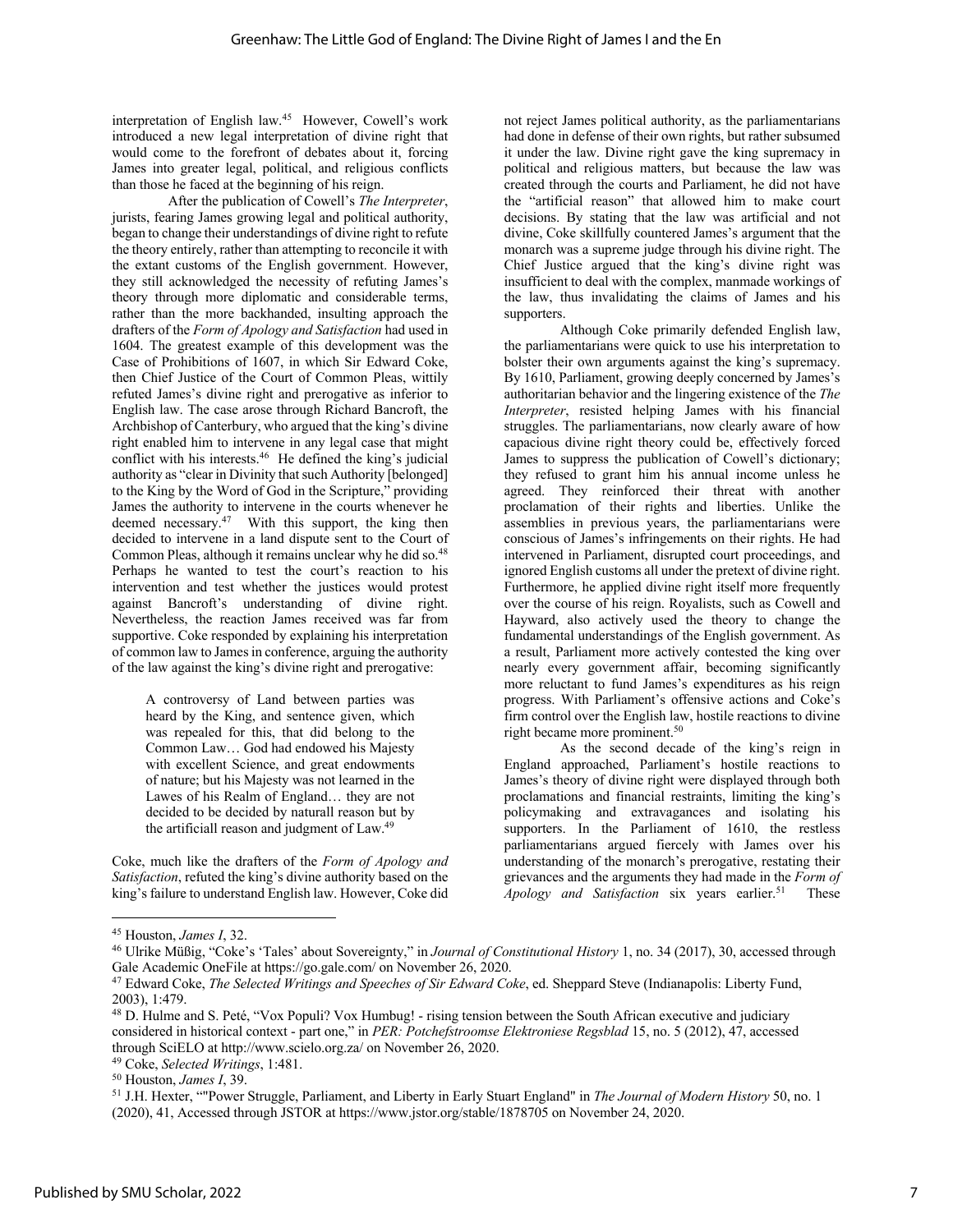complaints were then followed by a series of debates and speeches, in which the parliamentarians began to reinforce the importance of their rights and undermine the king's authority by rejecting his encroachments and monetary demands.52 One parliamentarian was Sir Thomas Hedley, who claimed that the law and the king were dependent solely upon Parliament:

The judges nor the king himself without the parliament could never have made them [statutes] laws… But then you will say, the parliament, which is nothing else in effect but the mutual consent of the king and people, is that which gives matter and form… to the common law. No… the parliament hath his power and authority from the common law, and not the common law from the parliament… the common law doth bind, and lead or direct the right of the crown.53

Hedley's argument was that Parliament manifested the law itself, which in turn provided authority to the courts and the king. Since James's application of divine right was chiefly dependent on the royal prerogative, which itself was bounded to English law, his power thus depended upon the will of Parliament. Hedley then stated that this understanding was accepted by "all the King's learned counsel," who by unequivocally supporting James's divine right, were effectively committing sedition against the principles of the English government.<sup>54</sup> Any official agreeing to uphold the sanctity and integrity of the English law could not, by the virtue of their position, support an ideology or theory that inherently conflict withed the ancient customs of the kingdom. Therefore, Hedley undermined not only James's authority and the claims of the royalist jurists, but also the members of Parliament seeking to gain power and prominence through the king's favor. Divine right was becoming less of a matter of debate and interpretation and more of a conflict with increasingly polarized viewpoints, with each side of the argument willing to take more drastic proclamations and measures. Hedley's speech demonstrated this development by isolating supporters of James's theory and advocating for the limitation of the ruler's authority, asserting that the king had no supremacy over Parliament through the law, which he contested in order to increase his prerogative.55 For the parliamentarians, James's theory of divine right became intolerable, and considering Hedley's examination of the monarch's role in government, the frustration with the king's theory definitively reached its apex. Unfortunately for the parliamentarians, James was thoroughly prepared to defend his divine right as king.

Equally as irritated with the parliamentarians as they were with him, James responded to their protests and financial prohibitions with a speech of his own, a speech which would reassert the king's political authority and undermine his critics. Remaining true to his sentiments and continuing to advocate for divine right, James told Parliament:

The State of MONARCHIE is the supremest thing vpon earth: For Kings are not onely Gods Lieutenants vpon earth, and sit vpon GODS throne, but even by GOD himselfe they are called Gods…for that they exercise a manner or resemblance of Divine power vpon earth.<sup>56</sup>

In distinction to his views in *Basilikon Doron* or the *Trew Lawe of Free Monarchies*, the king appealed to a sense of English identity to reinforce his claim. He stated that the ancient English institutions existed to help him govern with divine right:

For after I had told as a Divine, what was due by the Subiects to their Kings in general, I would then have concluded as an Englishman, shewing this people, That as in generall all Subiects were bound to relieve their King… as we lived in a settled state of a Kingdom which was gouerned by his owne fundamentall Lawes and Orders… to consider how to helpe such a King as now they had.<sup>57</sup>

By appealing to Parliament as an Englishmen and expressing his willingness to cooperate with the English government, James ultimately undermined his critics, who used any means necessary to resist his executive decisions and assert their autonomy.<sup>58</sup> Fortunately for the king, his appeal worked. In a letter from Sir John More to Sir Ralph Winwood, two parliamentarians present during James's speech, More described the reception of the address as a "Great Contentment of all Parties."59 He also admired the ending of James's speech, which he recalled as "*the Soveraignty of Kings was absolute in generall, yet in particular the Kings of England were restrained by their Oath and the Privileges of the People*."60 This conclusion was likely another misunderstanding of James's intentions and political theory. Most of James's reasoning was from was taken directly from his own *Trew Lawe of Free Monarchies*, which claimed a just ruler should consider and assess laws, not be restrained by them.<sup>61</sup> The king would make this understanding clearer in his future unsuccessful struggles with Parliament later in his reign, but the

<sup>52</sup> Hexter, "Power Struggle," 41-42.

<sup>53</sup> Elizabeth Foster, ed., *Proceedings in Parliament 1610*, vol. 2 (New Haven, CT: Yale University Press, 1966), 173-174.

<sup>54</sup> Foster, *Proceedings*, 188.

<sup>55</sup> Foster, *Proceedings*, 179-180.

<sup>56</sup> Stuart, *Political Works*, 107.

<sup>57</sup> Stuart, *Political Works*, 108.

<sup>58</sup> Hexter, "Power Struggle," 41-42.

<sup>59</sup> Ashton, *Contemporaries*, 67.

<sup>60</sup> Ashton, *Contemporaries*, 68.

<sup>61</sup> Sommerville, "Divine Right of Kings," 64.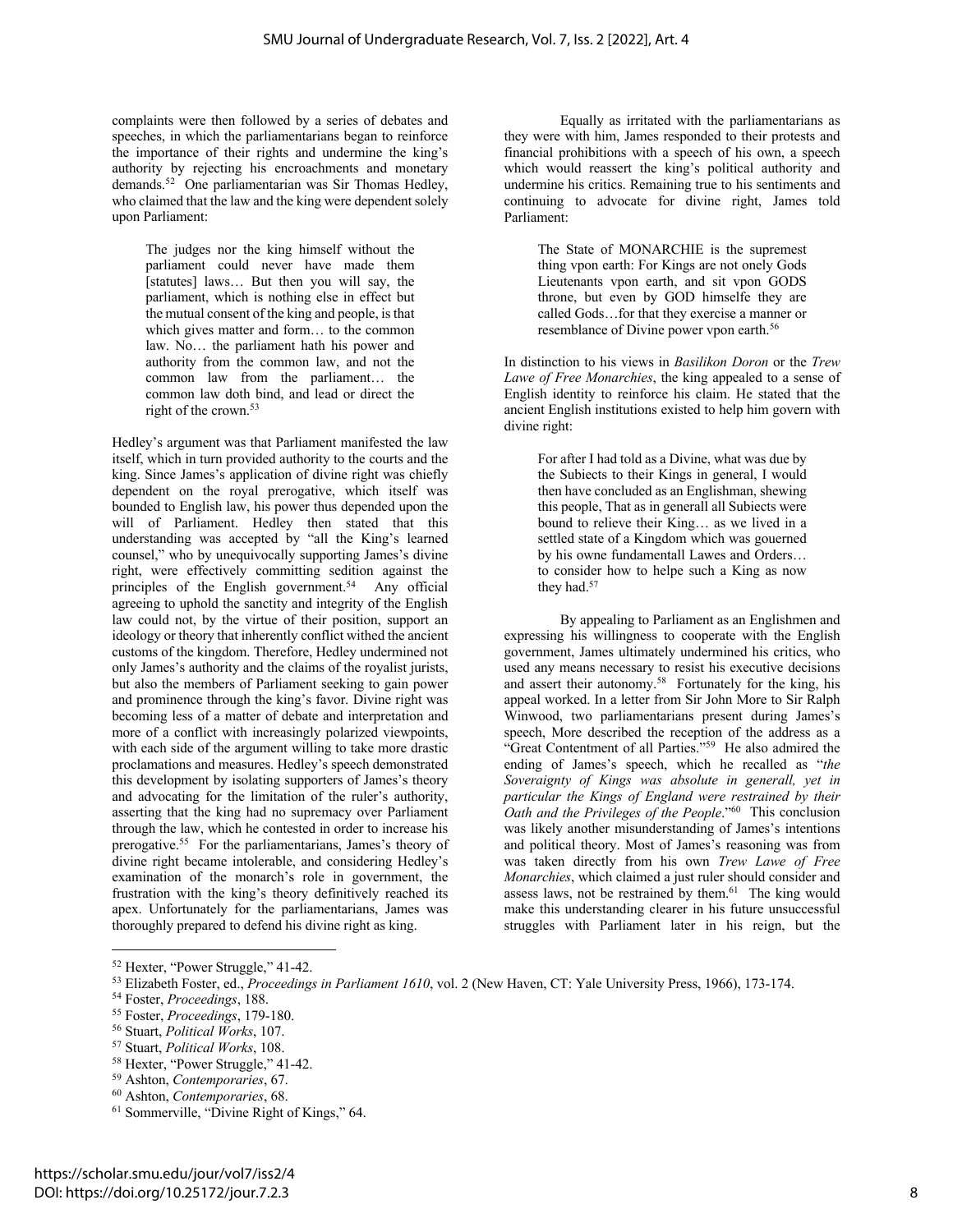immediate effect of James's speech was a resounding success. The parliamentarians considered James a more considerate and knowledgeable king than they initially believed, and perhaps they feared his true capabilities as a ruler more than ever. One conclusion from this event was clear. After the king's lofty and masterful speech, James and his supporters were certain to fight more fiercely for divine right and become more aggressive towards their opponents.

In the years immediately following the Parliament of 1610, divine right became an ideology imposed on almost every English institution, including the courts and Parliament. They struggled to resist the king's influence as his followers became more abundant. By 1614, James's support had increased so significantly since his accession that Parliament was effectively in gridlock, thus giving that year's assembly the notorious name the "Addled Parliament," in which not a single bill or piece of legislation was passed. The more traditional parliamentarians, still vying for political autonomy in opposition to James's divine right proponents, refused to give James any amount of support for his continued financial struggles, going so far as to even threaten to remove impositions from his prerogative. Impositions were a right given to the king to impose taxes on imported goods, which although were beneficial to James's royal income, were obviously detrimental to the incomes of parliamentarians whose interests involved trade with continental Europe. Not willing to relinquish this right, Parliament halted its proceedings until James grew impatient and dissolved it entirely. He then began arresting prominent parliamentarians under the justification of their insolence and decided to rule without any assembly for the remainder of the decade.62 Although he no longer received any financial aid from Parliament or could pass any legislation without the assembly, this development, nonetheless, temporarily benefitted divine right. Without parliamentarian proclamations against the theory, James was able to more freely establish divine right within the framework of the English church and government. $63$  The king chose to rule without Parliament and its consent, even if that meant losing a large sum of his royal income. The main protestations against divine right were subsequently formulated through the king's conflicts with the courts.

Even though James now could implement divine right without the interference of Parliament, he still faced issues with jurists interpreting his theory with respect to English law. Coke, who was moved from the Court of Common Pleas to the Court of the King's Bench in 1613, still resisted the king's attempts to intervene in the judiciary process.64 Remaining faithful to his understanding of

English law, Coke refused the king's use of the royal prerogative in the Commendams Case of 1616, in which the Court of the King's Bench debated the right of the king to order commendams, or temporary ecclesiastical offices.<sup>65</sup> James, as head of the Church of England, granted the Bishop of Coventry and Lichfield permission to continue his position in commendam.66 Unsure about the legality of the king's issuance of commendams through the royal prerogative, Coke and the other justices debated the matter without James's presence, who after learning this, demanded that they halt the investigation in a letter sent by Sir Francis Bacon.<sup>67</sup> Coke refused to delay the case due to the justices' oaths, which prohibited the justices from any delays in court proceedings. Even though the case concerned the prerogative of the king, and the king's command was issued through his prerogative as well, Coke, along with the other justices, believed his oath to the law overruled James authority:

your Majesty's Judges, upon their oaths, and according to their best knowledge and learinge, are bounde to deliver the true underaundinge faithfully and uprightly. And the case is between subjects for private interrest and inheritaunce, earnestly called on for just and expedition [by Bacon's letter]. Wee holde it our duties to informe your Majestie that our oathe is in theis express words: That in case anie letters come unto us contrary to lawe, that wee doe nothinge by such letters, but certefie your Majestie thereof, and goe forth to doe the lawe.<sup>68</sup>

Coke's reaction was not surprising, considering the last twenty years of his judicial career were characterized by efforts to subvert the king's prerogative and contest divine right theory. Nevertheless, the justices' reactions to James's rebuttal were very interesting. After James refuted Coke's response in a fierce address to the Court of the King's Bench, each justice, except Coke, submitted to his authority, completely disregarding their oaths and pleading for the king's forgiveness.<sup>69</sup> They did not assert the authority of the law over the king's prerogative, as Coke did, nor did they even attempt to defend the law at all. A reasonable explanation for their rather cowardly reactions is that James's divine right was becoming a reality within the English government, at least to the degree that his authority felt more powerful than the protection of the law. If the justices truly believed the law was supreme over the king's prerogative and divine right, then they would have supported

<sup>62</sup> Houston, *James I*, 47-9.

<sup>63</sup> Mark Fortier, "Equity and Ideas: Coke, Ellesmere, and James I" in *Renaissance Quarterly* 51, no. 4 (1998), 1274, accessed through JSTOR at https://www.jstor.org/stable/2901967 on November 15, 2020.

<sup>64</sup> P.B. Walter, "The Struggle of Prerogative and Common Law in the Reign of James I" in *The Canadian Journal of Economics and Political Science / Revue Canadienne D'Economique Et De Politique* 25, no. 2 (2020), 143, accessed through JSTOR at https://www.jstor.org/stable/139057 on November 25, 2020.

<sup>65</sup> Coke, *Selected Writings*, 3:1310.

<sup>66</sup> John Kerrigan, "The Political and Religious Thought of James I" in *Master's Theses*, no. 2468 (1970), 20, accessed through Loyola University Chicago at https:ecommons.luc.edu/luc\_theses/2486 on November 28, 2020.

<sup>67</sup> Kerrigan, "Political and Religious Thought," 20.

<sup>68</sup> Coke, *Selected Writings*, 3:1313.

<sup>69</sup> Coke, *Selected Writings*, 3:1321.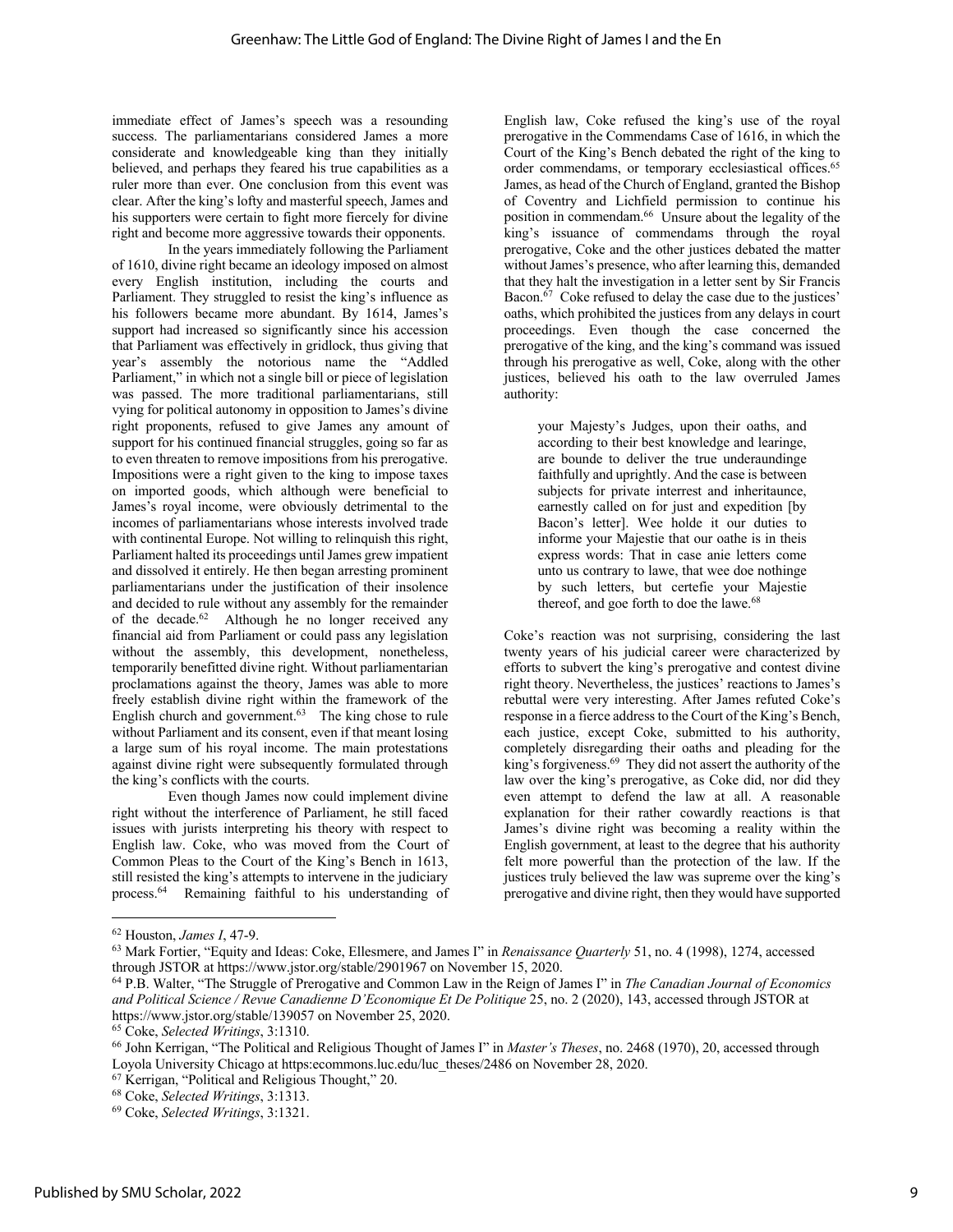Coke's defense, in which he claimed that he would simply judge each case fairly, regardless of James's demands.<sup>70</sup> Despite the strong defense of the law that Coke and the courts advanced against the king's application of divine right at the beginning of his reign, the judicial fortifications were finally weakening. By 1616, James apparently could threaten and force his opponents into submission with his mere presence, as the Commendams Case clearly demonstrated. Much like with the parliamentarians, James finally gained authority over the very courts that caused him so many struggles earlier, exhaustingly imposing his theory on the jurists until they had essentially little to no defense against his sovereignty. Divine right was no longer a simple debated political theory, but rather an integral aspect of the monarchy itself.

In addition to James directly and forcefully implementing divine right by dissolving Parliament and threatening the courts, this development was greatly supported by Anglican preachers, whose interpretations of the theory expanded the king's authority over the other institutions. For example, in a sermon at Paul's Cross in 1614, John Rawlinson, an Anglican preacher, fully supported divine right and undermined the authority of the courts. He asserted that the king's appointment by God gave him the sole authority to interpret the law and govern justly:

the Law is the worke of the Prince; the Prince is the image of GOD digesting and ordering all things… a Prince is then indeed the Image of God, when carefull to make good Lawes, & no lesse careful to execute them, that his people liuing vnder him in security and safety, may have iust cause to pray for his safety.<sup>71</sup>

However, Rawlinson was not advocating absolutism, as he claimed that a "king in his absolute and [unlimited] power is able to do more than a good King will [do]."72 Instead, the monarch was the interpreter and defender of the law. Because the law was derived from the works of monarchs, they alone had the ability to understand it. This position directly refuted Coke's earlier statements in the Case of Prohibitions in 1607, which argued that the monarch's natural reason was insufficient to govern in conformity with artificial laws.73 Although Rawlinson did not necessarily agree with the complete absolutism implicit in claims to divine right, he did support James's arguments about the ruler being the sole interpreter of the law and having to rule with fair judgment:

a good King, although hee be aboue the Law, will subiect and frame his actions thereto, for examples sake to his subiects, and of his owne free-will, but not as subject or bound thereto.<sup>74</sup>

Therefore, the ruler was the ultimate authority with respect to interpreting the law, over the courts and Parliament, who deemed that James was incapable of understanding it. Rawlinson countered the institutions that asserted the James's ineptitude by reversing their own argument. He claimed that the law derived from monarchs with divine appointment. The law was thus incomprehensible to individuals with artificial reasoning. Through Rawlinson's interpretation of divine right, James now had a valid counter to the arguments of his inability to understand the law that the courts and Parliament had leveled against him for so many years. His supporters would use variations of this reasoning to further promote and expand upon divine right.

For example, expanding upon Rawlinson's argument, Williamson Dickinson, an Anglican preacher at Oxford in 1619, argued that the king's divine right made him the supreme judge of any law or matter, regardless of any preexisting custom or institution. However, unlike Rawlinson, Dickinson believed that the monarch's judgment and will was absolute, arguing that the ruler could set any law they deemed appropriate:

But to be *The Iudge*, is to be that Maiesty and Architectonicall power, which out of its owne absolutenes setteth downe a Law, and appointeth a publike measure… to be an absolute Prince and *Lord* ouer them, and to order and dispose of things so… which shew that he was not onely to haue *Iurisdictionem* [Jurisdiction], but *Dominium* [Dominion] ouer their persons and estates.75

The reason for Dickinson's emphasis on the ruler's role as a supreme judge was obviously to reinforce James's judicial authority with respect to the courts', but his understanding of divine right was much more extreme than that of Rawlinson's in 1614. The explanation for the difference between these interpretations of divine right is that by 1619, James faced little direct opposition against his theory. Parliament had been dissolved for five years by the time of Dickinson's sermon, and with Coke's removal from the Court of the King's Bench in 1616, the courts had little incentive to go against James's wishes.76 The only significant protestations against the king's sovereignty that remained were those of the radical Puritans, but even their complaints were overshadowed by the majority of content Anglican churchgoers.77 Therefore, Dickinson's extremism demonstrated the growing support for the absolutist

<sup>70</sup> Kerrigan, "Political and Religious Thought," 21.

<sup>71</sup> John Rawlinson, *Vivat Rex, or A Sermon Preached at Paul's Cross*, etc. (Oxford: John Lichfield and James Short, 1619), 18, accessed through ProQuest at https://www.proquest.com/docview/2248554563/ on October 22, 2020.

<sup>72</sup> Rawlinson, *Vivat Rex*, 6.

<sup>73</sup> Coke, *Selected Writings*, 1:481.

<sup>74</sup> Stuart, *Political Works*, 64.

<sup>75</sup> Williamson Dickinson, *The King's Right Briefly Set Down in a Sermon*, etc. (Oxford, UK), 6-7, accessed through ProQuest at https://www.proquest.com/docview/2240897738/ on October 12, 2020.

<sup>&</sup>lt;sup>76</sup> Kerrigan, "The Political and Religious Thought" 21.

<sup>77</sup> Houston, *James I*, 66.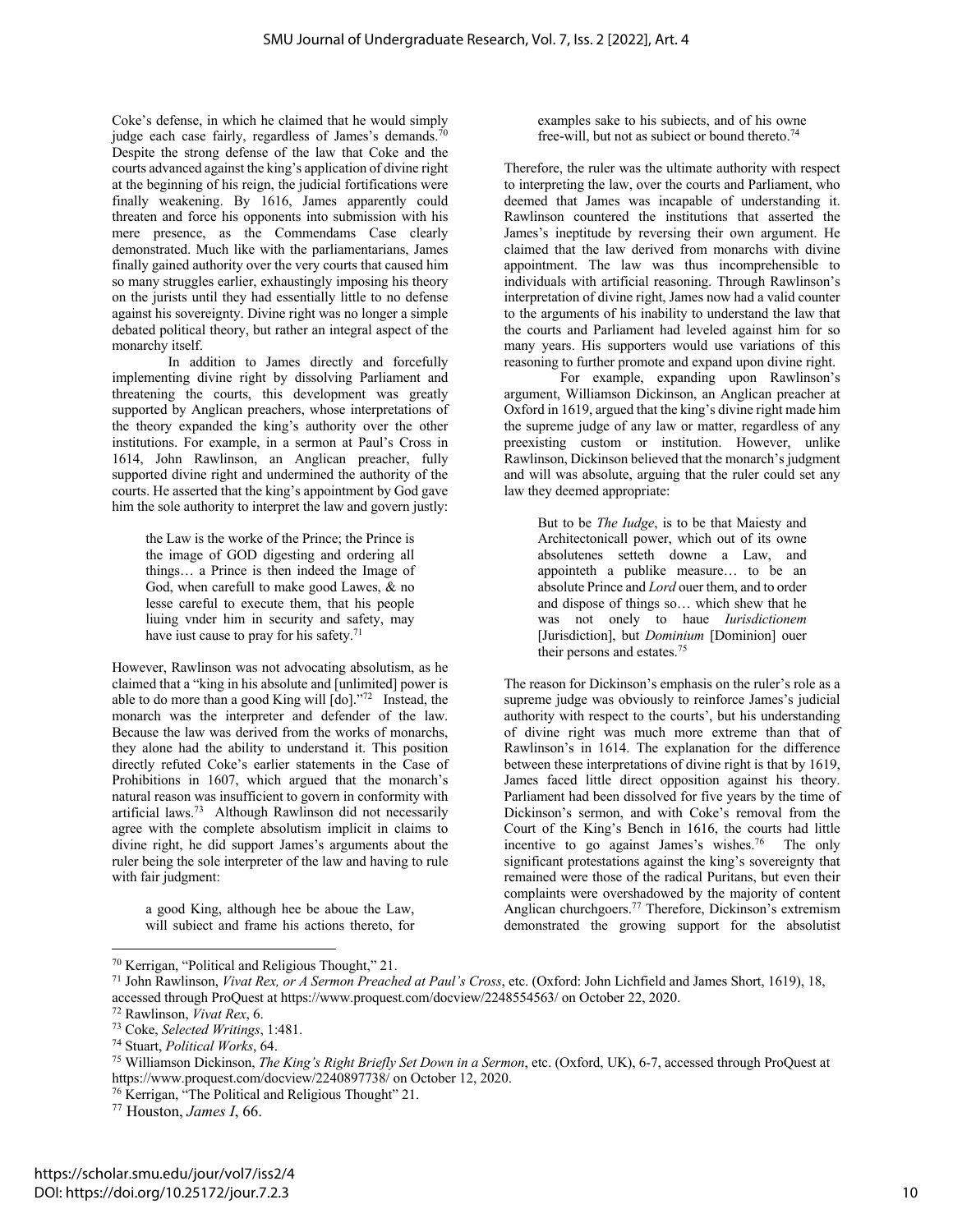interpretation of divine right that James's had expressed in his works, rather than the more adaptive understandings which arose earlier in the king's reign. Despite Dickinson's sermon more strongly asserting divine right than evaluating it as a political theory, his sentiments became prominent amongst theorists and politicians toward the end of James's reign.

By 1621, James's divine right was more supported and discussed than at any other period of his rule in England. Although the king had severed any chance of working with Parliament again, his theory was essentially inseparable from the understanding of monarchy in England. Since divine right, now with de facto absolutism, was an apparent aspect of the English monarchy, the parliamentarian viewpoint of the monarchy itself began to shift towards fear and hatred, an outlook which would later spark the bloodshed of the English Civil Wars nearly two decades later.<sup>78</sup> In contrast, royalists and supporters of the king appeared to write more about divine right than in the previous years of James's reign, with many theorists supporting the absolutism of divine right rather than trying to adapt it with medieval or traditional political concepts. Some theorists even changed their viewpoints entirely, shifting from their original interpretations to staunchly supporting the king's divine sovereignty. The most compelling explanation for this development was that the outbreak of the Thirty-Years War in 1618 compelled theorists to assert the religious and political authority of Protestant rulers over Catholic monarchs and Rome. Thus, many documents emphasized James's supremacy with respect to the Papacy in both religious and civil affairs.<sup>79</sup> Theorists may have primarily supported James's theory to reinforce the monarch's supremacy over Rome, but they do not state that the monarch was below the law or any civil institution either. Since divine right was already becoming more associated with the monarchy and because anti-Catholic sentiment in England was at its apex, James's divine right was perhaps more widely accepted in this increasingly chaotic and tense political atmosphere.

A clear example of the growing argumentation in favor of absolute divine right is a political treatise by Thomas Proctor, an English writer, who in 1621 defined the monarch as supreme over all subjects and institutions, including religious and civil institutions. Even though his argument concentrated on the king's supremacy over Rome, Proctor believed that the monarch's authority was supreme in every matter, not just religious affairs. He argued this claim by stating that monarchs were judges appointed by God, like Dickinson's argument, and that the judgment of the king was above all else:

Princes of whom our Lord testifies (as before I have shewen) that they are called Gods, are also Iudges; therefore the word given to them, is

given to them as Iudges… Princes are not barely as executioners, to reward the good, and punish evill doers, but they are constituted also Iudges by the Lord, that they also may iudge in all things, to which the word already reveal from God, stretcheth.<sup>80</sup>

As the quote reveals, Proctor also appealed to James's belief that monarchs were effectively smaller forms of God, who were appointed by him to "rule over other men."<sup>81</sup> This connection is significant because Proctor argued from James's works, not by invoking the framework of the English government or some traditional theory of monarchy. Proctor wholeheartedly endorsed the monarch's religious and political authority through the very sentiments James expressed throughout his entire reign in England. He made no effort to even acknowledge any other authority than that of the king. Furthermore, Proctor's arguments were almost as blunt as Cowell's and Hayward's in James's early reign, but his treatise was published in 1621 with apparently no record of controversy or censorship. Proctor's treatise thus provides a clear indication that divine right was becoming more accepted in the later period of James's reign, even though Proctor's anti-Catholicism no doubt contributed towards his endorsement of the king's theory. The religious turmoil and conflict in continental Europe compelled many English subjects to accept divine right in a time when anti-Catholic prejudice was at its highest in English society.82 Nevertheless, the primary significance of Proctor's treatise is that the authority of the monarch was emphasized above all religious and civil institutions. Even though this emphasis was highly controversial throughout the majority of James's reign, it was likely undisputed by the time of this work's publication.

Thus, although James had struggled with Parliament, the courts, and the Puritans for nearly the entirety of his reign in England, his theory of divine right in the kingdom was a sort of Pyrrhic victory, in which the support for his theory became more prevalent, but so did the views of those who opposed it. The trust between Parliament and the monarchy was effectively destroyed, and many of the king's opponents, such as Coke, would spend the remainder of their lives opposing James's son, Charles I, after the king's death in  $1625.^{83}$  Although James was also able to impose his application of divine right by dissolving Parliament and removing opposition in the courts, his actions created bitterness and hatred towards the monarchy among parliamentarians that would culminate in the English Civil Wars in 1642. These parliamentarians were also joined by the radical Puritans, who felt betrayed by James's refusals to remove rites and traditions within the Church of England that they deemed popish. All of these parties vehemently opposed divine right because of James drastic actions to impose it upon the English government, which inarguably

<sup>78</sup> Houston, *James I*, 104.

<sup>79</sup> Sommerville, "James I and the Divine Right of Kings," 58-9.

<sup>80</sup> Thomas Procter, *The Right of Kings Conteyning a Defense of their Supremacy*, etc. (1621), 14, accessed through ProQuest at https://www.proquest.com/docview/2240950115/ on October 12, 2020.

<sup>81</sup> Stuart, *Political Works*, 12.

<sup>82</sup> Houston, *James I*, 66.

<sup>83</sup> Houston, *James I*, 102.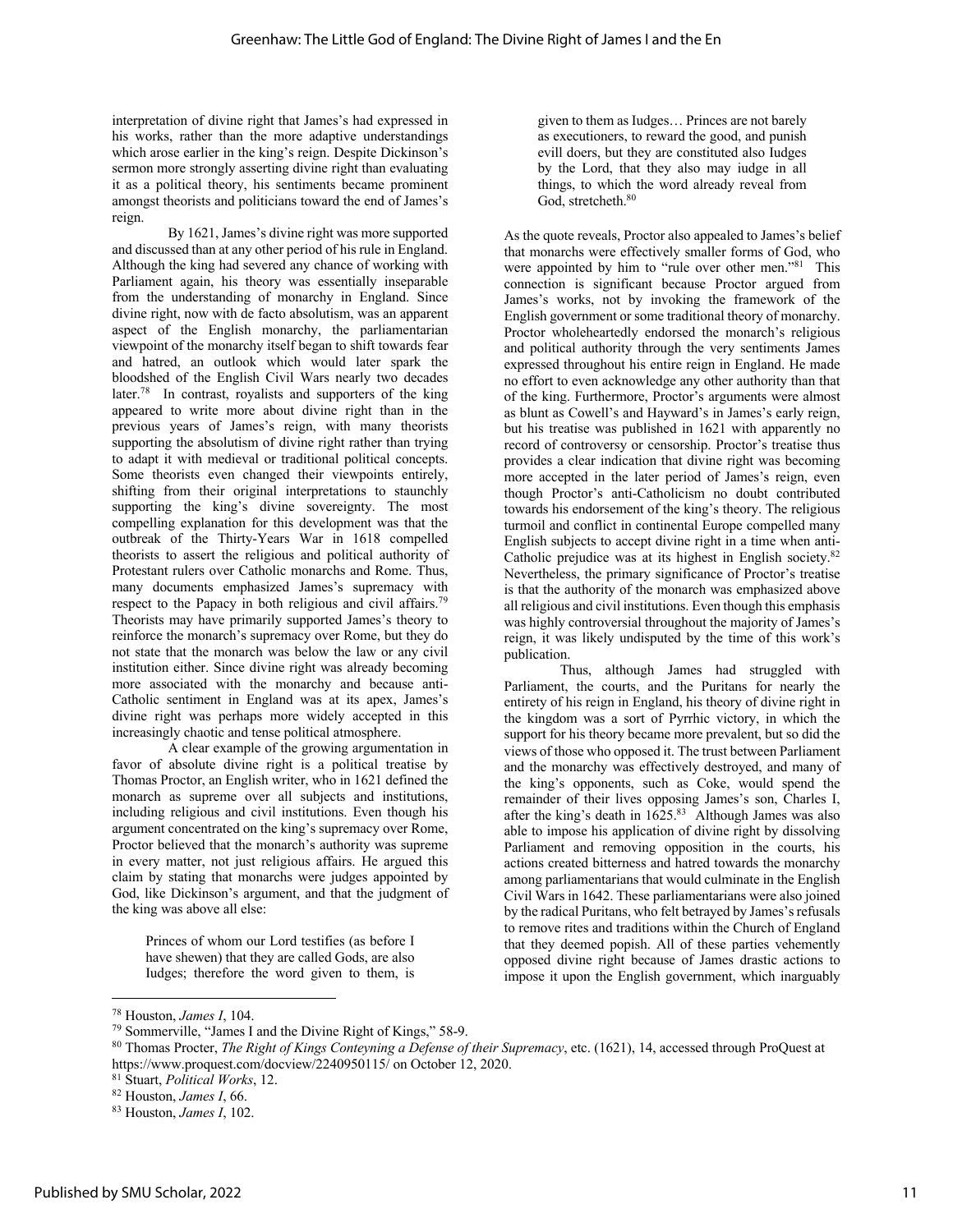led to more negative consequences than benefits for the monarchy.

However, despite James's failure to completely apply his theory within the English political landscape, divine right undoubtedly changed political theory and discourse about the English monarchy for the remainder of the century. James radical theory of divine right was completely incompatible with the extant institutions of the English government. Despite this inherent incompatibility, political theorists, parliamentarians, jurists, and clergymen all attempted to interpret and understand divine right through their own beliefs and understandings of the English government. Some individuals tried adapting divine right to medieval theories and traditional concepts, while others wholeheartedly accepted the extremism of James's views. Although James's actions greatly polarized his subjects into two politically separated factions, divine right did become a significant political theory, with which most government officials had to grapple at some point or another. This paper demonstrates that James's theory of divine right greatly changed how the English perceived the monarchy with respect to other governmental institutions, especially Parliament and the courts. Although the king did face considerable opposition to his beliefs, the impact of divine right theory was definitely not insignificant or negligible towards the development of the English political landscape in the early seventeenth century. The significance of divine right during the reign of James I was that it provoked newfound interpretations of the political and judicial authority of the ruler, a development which would subsequently provide greater opportunities to discuss the true nature of monarchy and government in the decades following the king's accession.

#### **ACKNOWLEDGEMENTS**

I would like to acknowledge and give my sincerest gratitude to Dr. Kathleen Wellman, whose expertise, guidance, and support were crucial to this paper's completion. She is also a great mentor and professor, and I hope to one day teach by her example with my own students in the future. I would also like to thank my committee members, Dr. Melissa Dowling and Dr. Macabe Keliher, for their insights and comments during my defense. They have also been seminal towards my professional development as a historian, and, if I may, as an individual. Lastly, I would like to thank the Department of History at Southern Methodist University for giving me the opportunity to become a historian. It has been one of the greatest experiences of my life, and I will continue to use the knowledge and skills the department has taught me in my own professional career.

#### **REFERENCES**

- [1] Ashton, Robert, ed. *James I by his Contemporaries*. London: Hutchinson of London, 1969.
- [2] Coke, Edward. *The Selected Writings and Speeches of Sir Edward Coke*. Edited by Steve Sheppard, Steve. 3 vols. Indianapolis: Liberty Fund, 2003.
- [3] Cowell, John. *The Interpreter: Or Booke Containing the Signification of Words*. Cambridge: John Legate, 1607; Ann Arbor: Text Creation Partnership, 2011. Accessed through Early English Books at http://name.umdl.umich.edu/A19476.0001.001 on December 1, 2020.
- [4] Dickinson, William. *The King's Right Briefly Set Downe in a Sermon*. London: Thomas Purfoot, 1619. Accessed through ProQuest at https://www.proquest.com/docview/2240897738/ on October 12, 2020.
- [5] Forset, Edward. *A Comparative Discourse of the Bodies Natural and Politique*. London: Eliot's Court Press, 1606. Accessed through ProQuest at https://www.proquest.com/ docview/2240880500/.
- [6] Foster, Elizabeth, ed. *Proceedings in Parliament 1610*. Vol 2. New Haven, CT: Yale University Press, 1966.
- [7] Hayward, John. *An Answer to the First Part of a Certaine Conference Concerning Succession*. London: Thomas Chard, 1603. Accessed through ProQuest at https://www .proquest.com/docview/2240894559/ on October 12, 2020.
- [8] Henry, Jacob. Reasons *Taken out of Gods Word and the Best Humane Testimonies*. Middleburg: Richard Schilders, 1604. Accessed through ProQuest at https://www.proquest.com/docview/2240897142/ on October 12, 2020.
- [9] Plowden, Edmund. *The Commentaries or Reports of Edmund Plowden*. Dublin: H. Watts and W. Jones, 1792. Accessed through Hathi Trust at https://catalog.hathitrust.org/Record/008928713 on November 25, 2020.
- [10] Procter, Thomas. *The Right of Kings Conteyning a Defense of their Supremacy*. 1620. Accessed through ProQuest at https://www.proquest.com/docview/2240950115/ on October 12, 2020.
- [11] Rawlinson, John. *Vivat Rex, or A Sermon Preached at Paul's Cross*. Oxford: John Lichfield and James Short, 1619. Accessed through ProQuest at https://www.proquest.com/docview/2248554563/ on October 12, 2020.
- [12] Stuart, James I. *The Political Works of James I*. Edited by Charles H. McIlwain. Cambridge, MA: Harvard University Press, 1918.
- [13] Tanner, J.R., ed. *Constitutional Documents of the Reign of James I, A.D. 1603-1625*. Cambridge: Cambridge University Press, 1960.